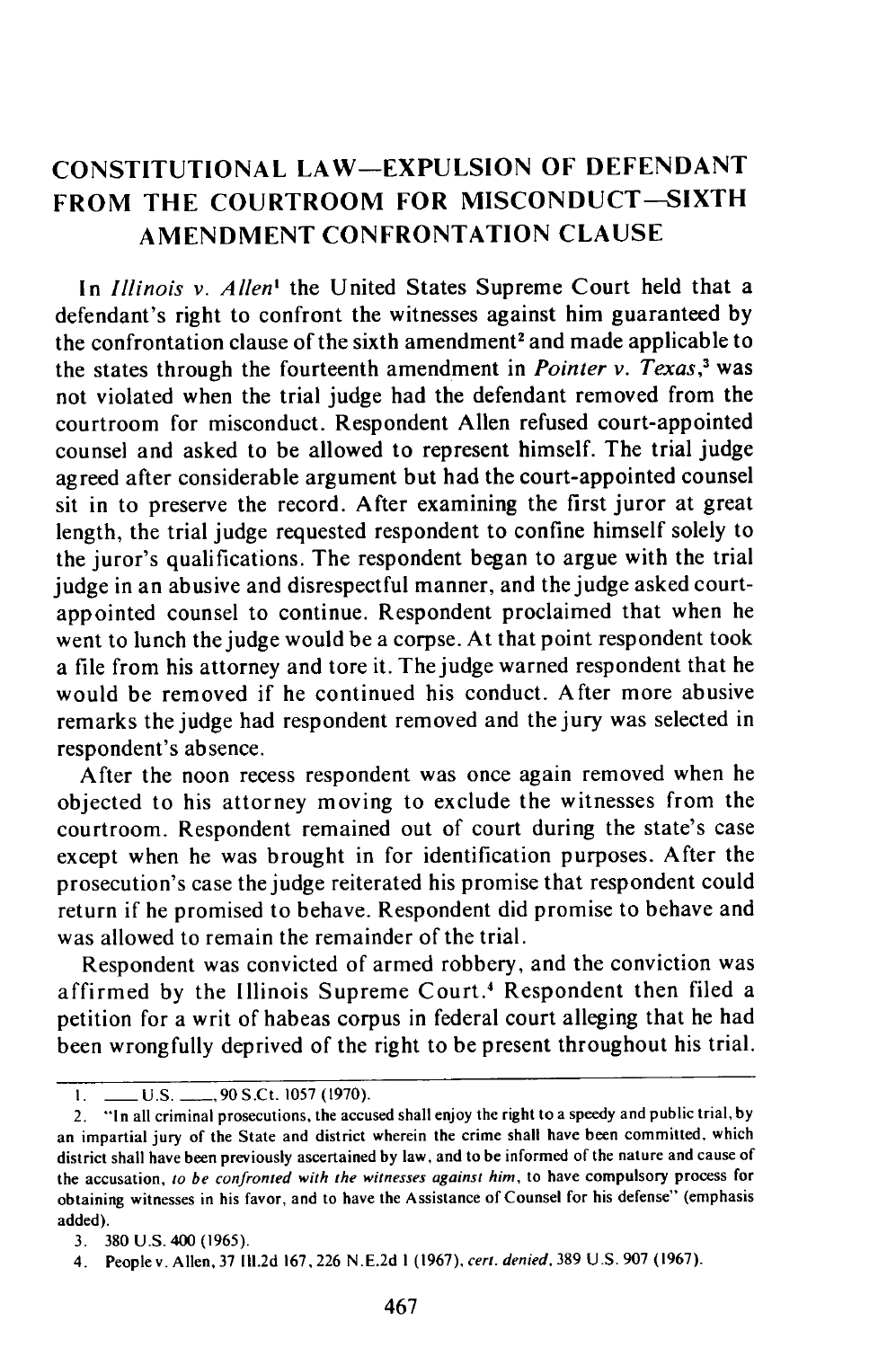The court of appeals reversed<sup>5</sup> the district court's denial of the writ, and certiorari was granted.

Before the *Allen* case if a defendant became unruly, the trial judge could only summarily hold him in contempt, wait until the end of the trial and hold him in contempt, or have the defendant bound and gagged. The contempt power of the judge is not adequate in cases where the defendant is purposely trying to frustrate the court in carrying out its function, and binding and gagging the defendant can create a bad impression on the jury. $6 -$ 

There have been two cases which allowed exclusion because of misconduct. In *United States v. Davis7* the court recognized that a defendant had a right to be present at his trial but went on to hold that this right did not include the right to prevent a trial by unseemly disturbance. The circuit court stated that the defendant could not complain of an order made necessary by his misconduct and which could have been terminated by agreeing not to continue creating a disturbance.<sup>8</sup> The court did not discuss the requirements of the sixth  $\alpha$  amendment. Its decision was evidently based on what it considered to be the inherent authority of the trial judge. In *People v. DeSimone9* the Illinois court held that defendant's misconduct constituted a waiver of his right to be present. The court indicated, "The right to appear and defend is not given to a defendant to prevent his trial **. . .** by wrongfully obstructing its progress."10

The requirement that a defendant must be present during his trial has its basis in the early common law. When guilt or innocence was decided by trial by "ordeal" and trial by "battle", it can be readily seen that the presence of the accused was an absolute necessity. The requirement had nothing to do with insuring that the trial was fair and that all defendant's rights were protected. When the jury system first began to develop, the judge served as a private arbitrator who was called in to settle a private quarrel. The presence of the defendant was necessary in order to present a dispute for the arbitrator to decide, to at least tacitly accept the judge as the arbitrator, and to elect whether to "wage battle" or defend by "suit of witnesses." After the reforms of Henry II, the

<sup>5.</sup> Allen v. Illinois, 413 F.2d 232 (7th Cir. 1969).

<sup>6.</sup> For an excellent study of the sanctions available to the trial judge to keep order, *see* Murray, The *Power to* Expel *A* Criminal Defendant From His Own Trial: A Comparative View, 36 U. **COLO.** L. REV. 171 (1964).

**<sup>7.</sup>** 25 F. Cas. 773 (No. 14,923) **(C.C.S.D.N.Y.** 1869).

**<sup>8.</sup> Id.**

**<sup>9.</sup>** 9 **111.2d** 522, **138 N.E.2d** 556 (1956).

*<sup>10.</sup> Id.* at **-\_, 138 N.E.2d** at 562.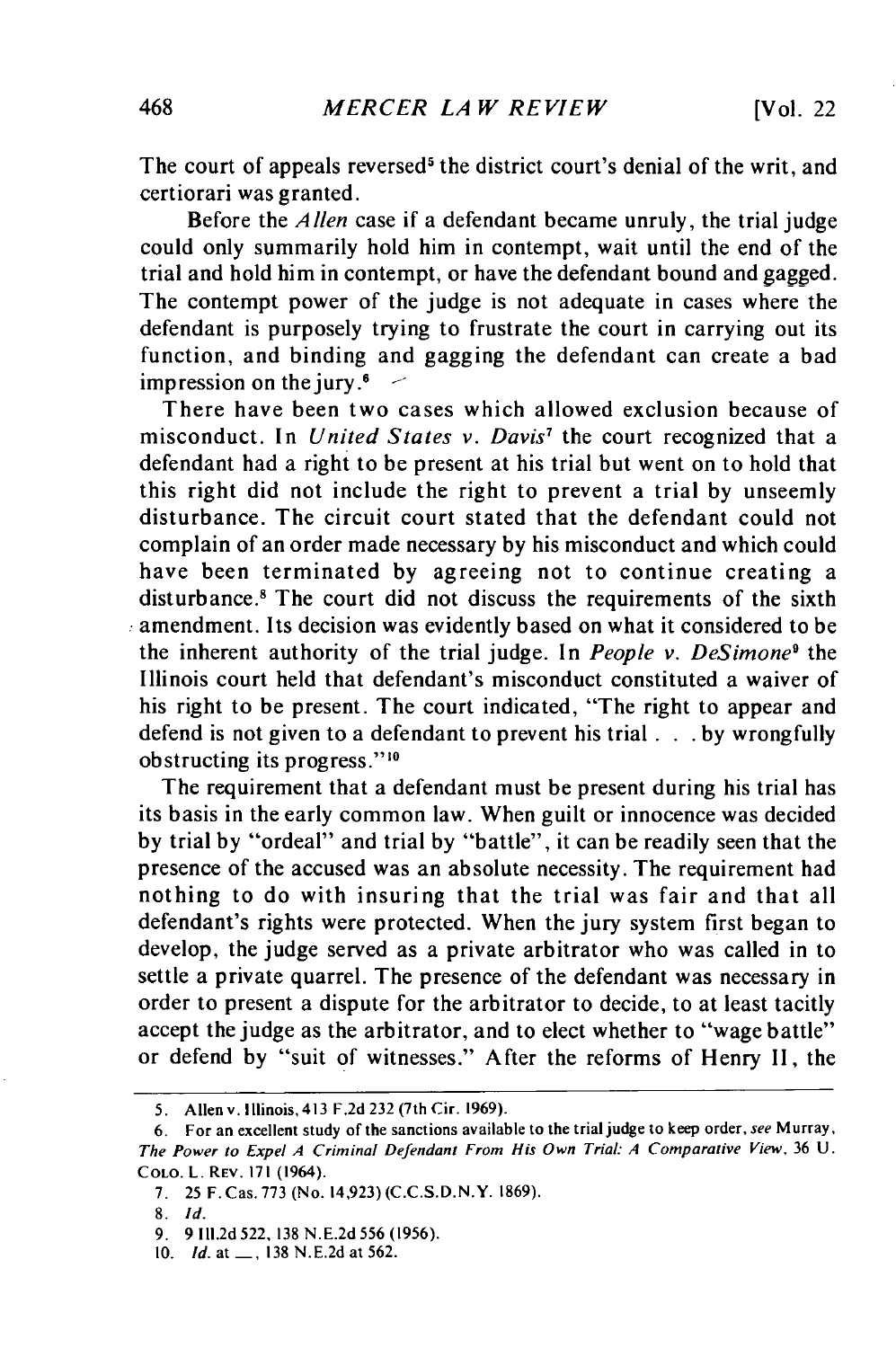defendant had the right either to elect trial by "wager of battle" or trial by "his country" (proof by the verdict of a sworn inquest of neighbors). The defendant's presence was necessary in order for him to make an election."

In *Hopt v. Utah*<sup>12</sup> the United States Supreme Court laid down the principle that a defendant must be personally present at all stages of a trial at which his substantial rights may be affected in a prosecution of a felony. The Court in emphasizing this stated that the *statutory* requirements to the defendant's personal presence at the trial could not be waived by the defendant or his counsel. 13 In *Lewis v. United States4* the Supreme Court recognized the rule requiring defendant's presence at all stages after indictment where defendant's rights might be affected had been relaxed in cases of misdemeanors, but still held that in case of felonies neither the defendant nor his counsel had the power to waive this right.'

But the law up until this time was not unanimous. State courts did not adopt the position of the Supreme Court, and in the case of *Howard v. Kentucky"* the United States Supreme Court said that the sixth amendment did not apply to the states. In *State v. Kelly*<sup>17</sup> the North Carolina Supreme Court restricted the rule that the defendant's presence is required in capital cases and cases in which the defendant is in custody unless *he expressly* waives the right. The court said that to allow a party charged with a crime to flee and take advantage of his own wrong and obtain a new trial would savor of absurdity and positive injustice.<sup>18</sup> This case was decided after *Hopt* but before *Lewis.* The same result was reached in *State v. Way"* which was decided after both *Hopt* and *Lewis.*

The United States Supreme Court in *Diaz v. United States"0* recognized the exceptions in non-capital cases that when the defendant is not in custody his voluntary absence from the courtroom constitutes a waiver. The court distinguished *Hopt* and *Lewis* on the grounds that in

18. **Id.**

**<sup>1</sup>I.** Goldin, Presence of the Defendant A : Rendition of the Verdict in Felony Cases, 16 **COL.** L. REV. **18, 18-19** (1916).

<sup>12.</sup> **II0** U.S. 574 (1884).

<sup>13.</sup> *Id.* at 579.

<sup>14. 146</sup> U.S. 370 (1892).

<sup>15.</sup> *Id. at* 372.

<sup>16. 200</sup> U.S. 164 (1906). *But see* Pointer v. Texas 380 U.S. 400 (1965) which made the sixth amendment applicable to the states.

<sup>17. 97</sup> N.C. 404, 2 S.E. 185 (1887). Defendant fled before thejury returned its verdict.

<sup>19. 76</sup> Kan. 928,93 P. 159 (1907). Defendant was out on bond and was voluntarily absent when the jury returned its verdict.

<sup>20. 223</sup> U.S. 442 (1912).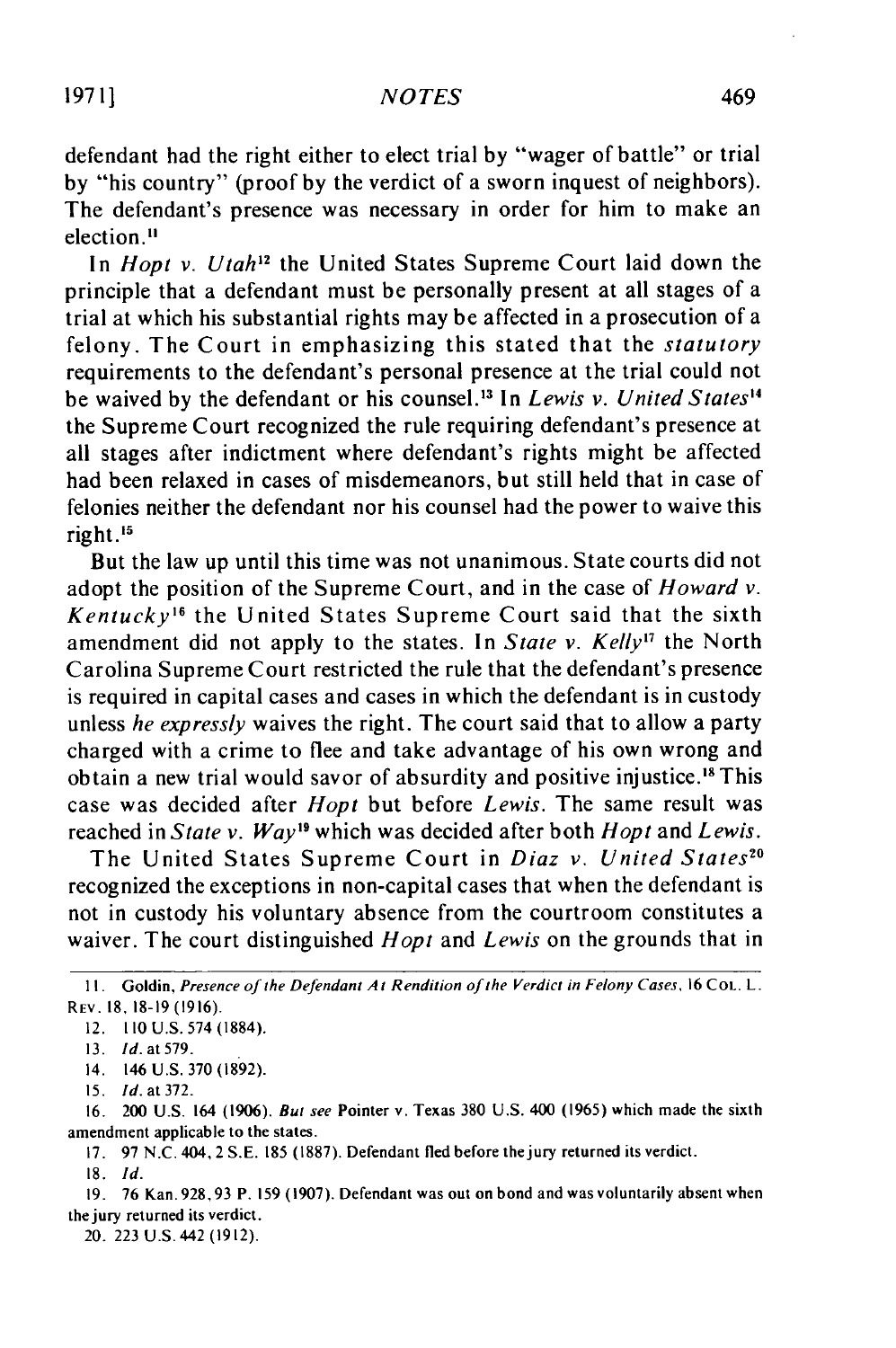each case the accused was in custody and charged with a capital offense. The dissent disagreed that it was possible for a defendant to waive his personal right to be present when he was not in custody, but reasoned that the court would proceed because it was obliged to go on without the defendant and not because it could or would accept a formal waiver.<sup>21</sup> Both the majority and the dissent recognized that a defendant should not be able to force a court to recess or declare a mistrial by not showing up. The result certainly should not be different if the defendant is in the courtroom and tries to frustrate the court's efforts to give him a fair trial.

The spirit of *Diaz* was displayed in *United States v. Parker22* where the court held that a defendant could waive his right to be present after the trial begins when he is not in custody.<sup>23</sup> The court went on to say that to hold up the jurors and other parties to await the pleasure of a defendant to come into court would be impractical. 24 In the *Parker* case the defendant, who was out on bond, was injured in an automobile accident on the way to court. The court had started the day's proceedings in his absence but recessed when it learned of defendant's accident. Defendant was shown a daily transcript of the testimony taken in his absence and discussed it with his counsel. After the discussion he did not request that any testimony be offered in response to the testimony taken while he was absent nor did he ask that any of the witnesses examined be recalled for further examination. The court of appeals while affirming<sup>25</sup> the district court's holding backed off somewhat saying that the defendant had unquestionably waived his right to be present after examining a transcript for the time he was out of court even though it could not be said he voluntarily absented himself because of the accident.

In *Frank v. Magnum<sup>26</sup>* the United States Supreme Court interpreted Georgia law to be that a defendant could waive the right to be present at the giving of the verdict and found no objection to this. Mr. Justice Holmes dissented from the opinion on other grounds but said ". . . [W]e never have been impressed by the argument that the presence of the prisoner was required by the Constitution of the United States."27

The principal case relied on the opinion of Mr. Justice Cardozo in

<sup>21.</sup> **Id.** at **461.**

<sup>22. 91</sup> F. Supp. 996 (M.D.N.C. 1950), affd, 184 F.2d 488 (4th Cir. 1950).

<sup>23.</sup> **Id.** *at 998.*

<sup>24.</sup> **Id.** at **999.**

<sup>25.</sup> Parker v. United States, 184 F.2d 488 (4th Cir. 1950).

<sup>26. 237</sup> U.S. 309 (1915). Defendant stayed away from the giving of the verdict at the suggestion of the trial judge because of fear that there would be violence.

<sup>27.</sup> *Id.* at 346.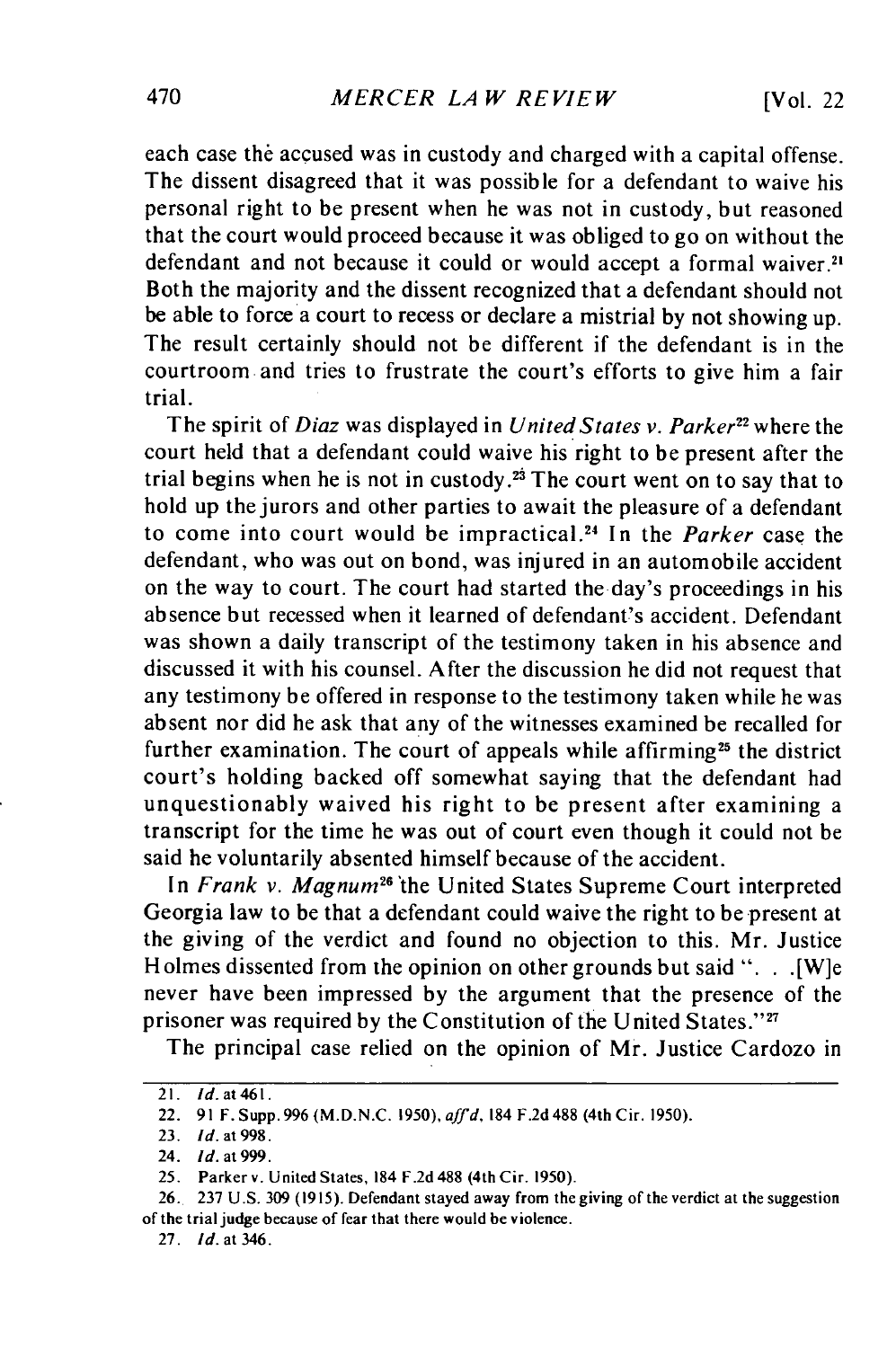## *NOTES*

Snyder *v. Massachusetts<sup>28</sup>* as authority that a defendant not only could waive the right to be present, but also could lose it by misconduct. In *Snyder* the defendant objected because he was not allowed to be present at a view of the scene of the crime by thejury. Mr. Justice Cardozo while saying that notice of the charge and an adequate opportunity to defend against it cannot be taken away,<sup>29</sup> went on to say, "No doubt the privilege [to be present at the trial] may be lost by consent or at times even by *misconduct.""0* Speaking of the requirements of the fourteenth amendment, Mr. Justice Cardozo stated, "So far as the Fourteenth Amendment is concerned the presence of the defendant is a condition of due process to the extent that a fair and a just hearing would be thwarted by his absence and to that extent only."<sup>3</sup>

The law as it stood before *Allen* was that the sixth amendment required that the defendant be given the right to be present during his trial. While at first it was held that his right could not be waived, exceptions developed that a defendant could waive his right where he was not in custody and in non-capital cases. As far as excluding a defendant for misconduct there was only the dictum of Mr. Justice Cardozo in *Snyder* and the *Davis* and *DeSimone* cases.

It seems inconceivable that the courts would recognize that a defendant could not stop court proceedings by fleeing the court's jurisdiction after a trial has begun and then allow him to disrupt and attempt to stop or otherwise frustrate the court's efforts to give him a fair trial. To those who may be afraid that *A len* gives the trial judge too much power that could be used to unjustly keep the defendant out of the courtroom, the court inserted two safeguards: **(1)** the defendant cannot be removed until he has been warned and continues his behavior, and (2) once the defendant has been removed, he will be readmitted once he promises to conduct himself in a respectful manner. Therefore, the defendant has the "key to the courtroom" in his own pocket. When a defendant is excluded, he should be accessible to his counsel for consultations. The defendant will still have the appeal process open to him if he believes that a trial judge has acted unjustly. There will not be the slightest hestitation on the part of the appellate courts to order a new trial if they feel the trial judge has abused his discretion.

If the courts are to be the protector of the individual's rights and

<sup>28. 291</sup> U.S. 97 (1934). The Court held that defendant's presence at the view was not required by the United States Constitution.

<sup>29.</sup> **Id.** at 105.

**<sup>30.</sup>** Id. at 106. (emphasis added).

*<sup>31.</sup>* **Id.** at 107-8.